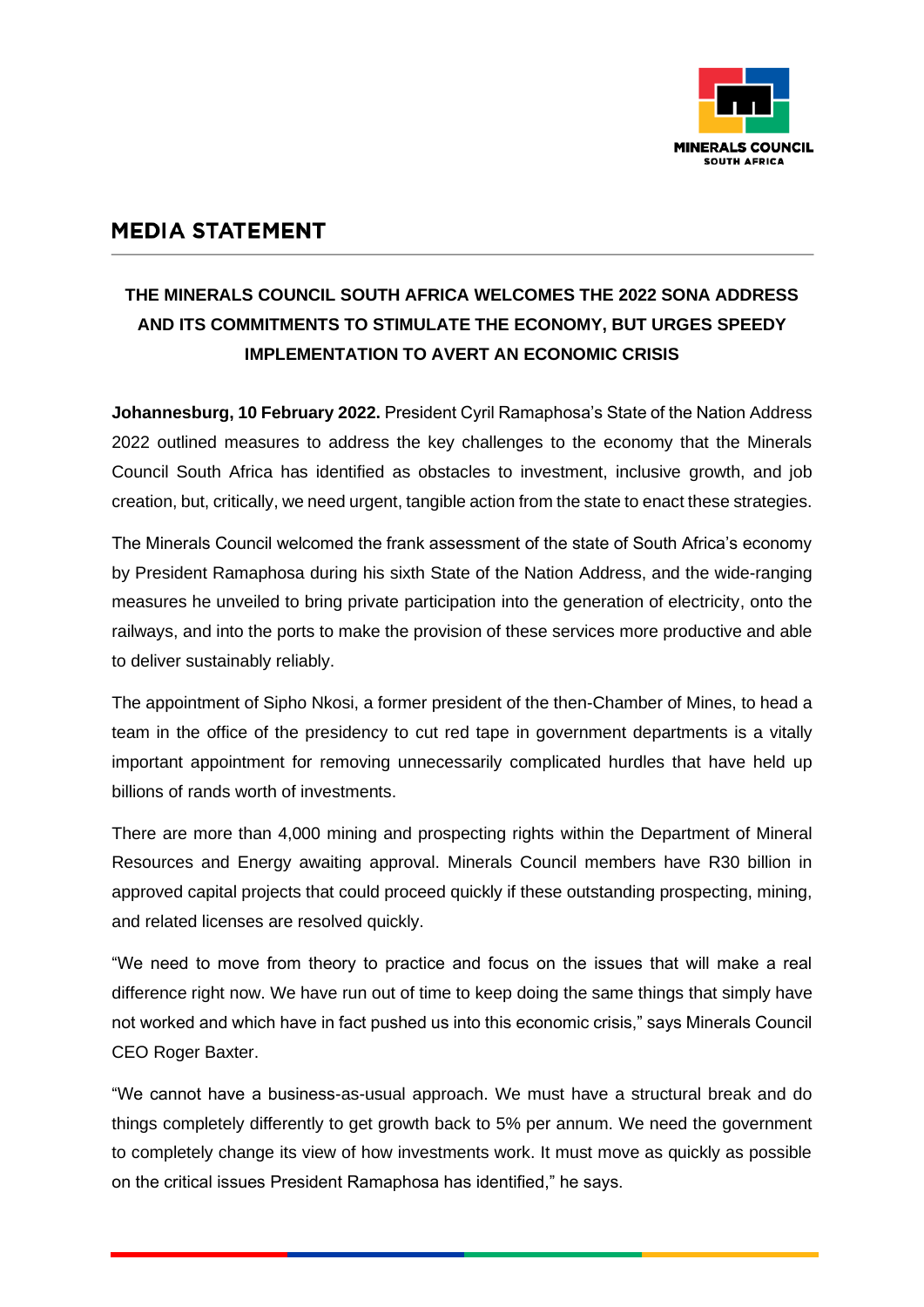President Cyril Ramaphosa's acknowledgment that the private sector was critical to stimulate inclusive growth, address unemployment, poverty and unemployment opens the door for partnerships with the state to reverse the economic slump the government cannot address on its own.

"We must get more people into productive employment. The government's public work solutions President Ramaphosa spoke about are not the answer. They give people hope, but we need people in productive employment in the private sector. The government is not the long-term provider of jobs. They should be the chief enabler and the private sector the chief doer," says Baxter.

An example of the private sector's ability to assist the government is the mining sector's full and partial Covid-19 vaccination of 74% of its 450,000 employees with the assistance of the Department of Health.

The miners of iron ore, coal, chrome, and manganese have experienced increasingly severe disruptions to their export logistics because of the inability of Transnet to provide a reliable rail and port service due to rampant crime on its railways and unavailability of locomotives. The Minerals Council estimates miners of these bulk commodities experienced an opportunity cost of at least R35 billion in lost exports in 2021.

Problems at Richards Bay have resulted in chrome exporters sending their products by road to Mozambique's Maputo harbour. Since 2019, the value of South African chrome exported through Maputo is R2.9 billion, which means less revenue for Richards Bay and its owner Transnet Port Terminals. Ferrochrome and coal exports are also increasingly being sent via Maputo because of the inefficiencies of Transnet rail and ports.

President Ramaphosa's comments about bringing private investors into the Durban and Ngqura container terminals and private train operators on the container railway line between Durban and Johannesburg is a step in the right direction, but for the mining industry the railways and ports servicing companies exporting bulk minerals need urgent attention and private sector participation to deliver efficiencies and productivity.

Minerals Council member companies have a pipeline of 3,900MW (3.9GW) of potential renewable energy projects worth more than R60 billion that would, when implemented, substantially contribute to bridging the large country electricity supply deficit, diversify the country's supply, reduce the sector's carbon footprint, and stabilise costs. Bureaucratic and red tape delays have meant these projects cannot assist in easing South Africa's energy deficit. An unbundling of Eskom by end-2022 is a key structural reform, while amendments to the Energy Regulation Act to create a competitive electricity generation market and the